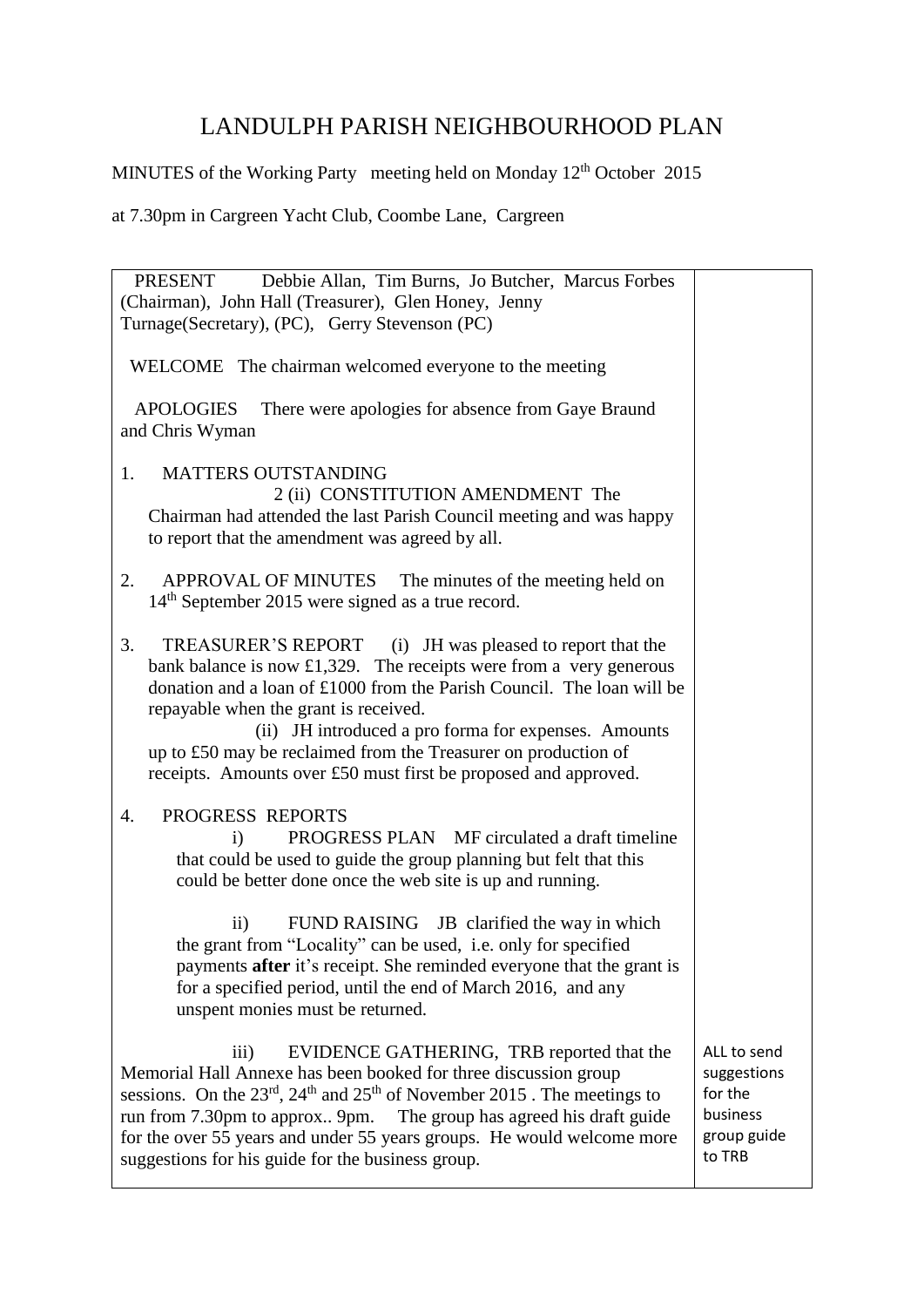| TCB said he would assist at the groups and JB offered to arrange                                                                                                                                                                                                                                                                                                                                                                                                                                                                                                                                                                                                                                                                                     |                                   |
|------------------------------------------------------------------------------------------------------------------------------------------------------------------------------------------------------------------------------------------------------------------------------------------------------------------------------------------------------------------------------------------------------------------------------------------------------------------------------------------------------------------------------------------------------------------------------------------------------------------------------------------------------------------------------------------------------------------------------------------------------|-----------------------------------|
| refreshments.                                                                                                                                                                                                                                                                                                                                                                                                                                                                                                                                                                                                                                                                                                                                        | JB arrange                        |
|                                                                                                                                                                                                                                                                                                                                                                                                                                                                                                                                                                                                                                                                                                                                                      | refreshments                      |
| <b>COMMUNICATIONS PAPER BASED</b><br>iv)<br>DA showed some full colour mock ups for a double sided A4 flyer to<br>inform and invite people to the group meetings An earlier small poster was<br>also circulated. DA was commended for her ideas. The small poster may<br>be able to be used as a logo for the plan. The landscape view with overlaid<br>development was thought best for the flyer. DA agreed to liaise with TRB<br>on content and circulate final suggestions for the flyers asap. The flyers to<br>include Cindy Zimmer's contact phone number, the new web site address<br>and an email link to the web site.<br>It was agreed that DA would arrange to deliver flyers to all dwellings in<br>the parish via the newsletter team. |                                   |
| COMMUNICATIONS WEB BASED<br><b>TCB</b><br>V)<br>and JH have looked at several different plan web sites and the present<br>usage of other Landulph sites already running. They concluded that a<br>modest site for posting information and inviting comment would<br>complement the use of paper communications. To this end a web site has<br>been created at www.landulphplan.org, uk . CA and TCB have designed a<br>basic layout which will be amenable to modification in the light of needs<br>thrown up as the Plan progresses. Many views were put forward for<br>development of the site TCB will pull these together and manage the<br>changes.                                                                                             | TCB to<br>develop the<br>web site |
| WEB BASED PUBLICTY this was subsumed<br>vi)<br>under 4 (vi) above                                                                                                                                                                                                                                                                                                                                                                                                                                                                                                                                                                                                                                                                                    |                                   |
| vii)<br>LAND SURVEYS An internet link to copies of a<br>map of Cargreen have been obtained by GH and sent to all members. JH<br>has produced several A3, laminated copies. GH has also obtained a                                                                                                                                                                                                                                                                                                                                                                                                                                                                                                                                                    |                                   |
| splendid copy of the whole parish complete with a licence for use. He will<br>mount this and cover with film to allow marking. TCB offered more film<br>layers for use at the group meetings.                                                                                                                                                                                                                                                                                                                                                                                                                                                                                                                                                        | GH to mount<br>map.               |
| PREPARATION OF EVIDENCE FOR FINAL PLAN<br>5<br>i) DESCRIPTION OF PARISH MF to invite<br>Morton Macleod to undertake this.                                                                                                                                                                                                                                                                                                                                                                                                                                                                                                                                                                                                                            | MF to contact<br>MM               |
| ii) POPULATION OF PARISH<br>TRB offered                                                                                                                                                                                                                                                                                                                                                                                                                                                                                                                                                                                                                                                                                                              |                                   |
| to undertake this.                                                                                                                                                                                                                                                                                                                                                                                                                                                                                                                                                                                                                                                                                                                                   | TRB to begin                      |
| iii) SERVICES AND FACILITIES IN PARISH                                                                                                                                                                                                                                                                                                                                                                                                                                                                                                                                                                                                                                                                                                               | section                           |
| This was carried forward to next meeting                                                                                                                                                                                                                                                                                                                                                                                                                                                                                                                                                                                                                                                                                                             | Carried                           |
|                                                                                                                                                                                                                                                                                                                                                                                                                                                                                                                                                                                                                                                                                                                                                      | forward                           |
| <b>DECISIONS SO FAR</b><br>7.                                                                                                                                                                                                                                                                                                                                                                                                                                                                                                                                                                                                                                                                                                                        |                                   |
| 1) To adopt system to claim and request expenses                                                                                                                                                                                                                                                                                                                                                                                                                                                                                                                                                                                                                                                                                                     |                                   |
| 2) Agree to delay all spending until the grant money is<br>received from Locality.                                                                                                                                                                                                                                                                                                                                                                                                                                                                                                                                                                                                                                                                   |                                   |
|                                                                                                                                                                                                                                                                                                                                                                                                                                                                                                                                                                                                                                                                                                                                                      |                                   |